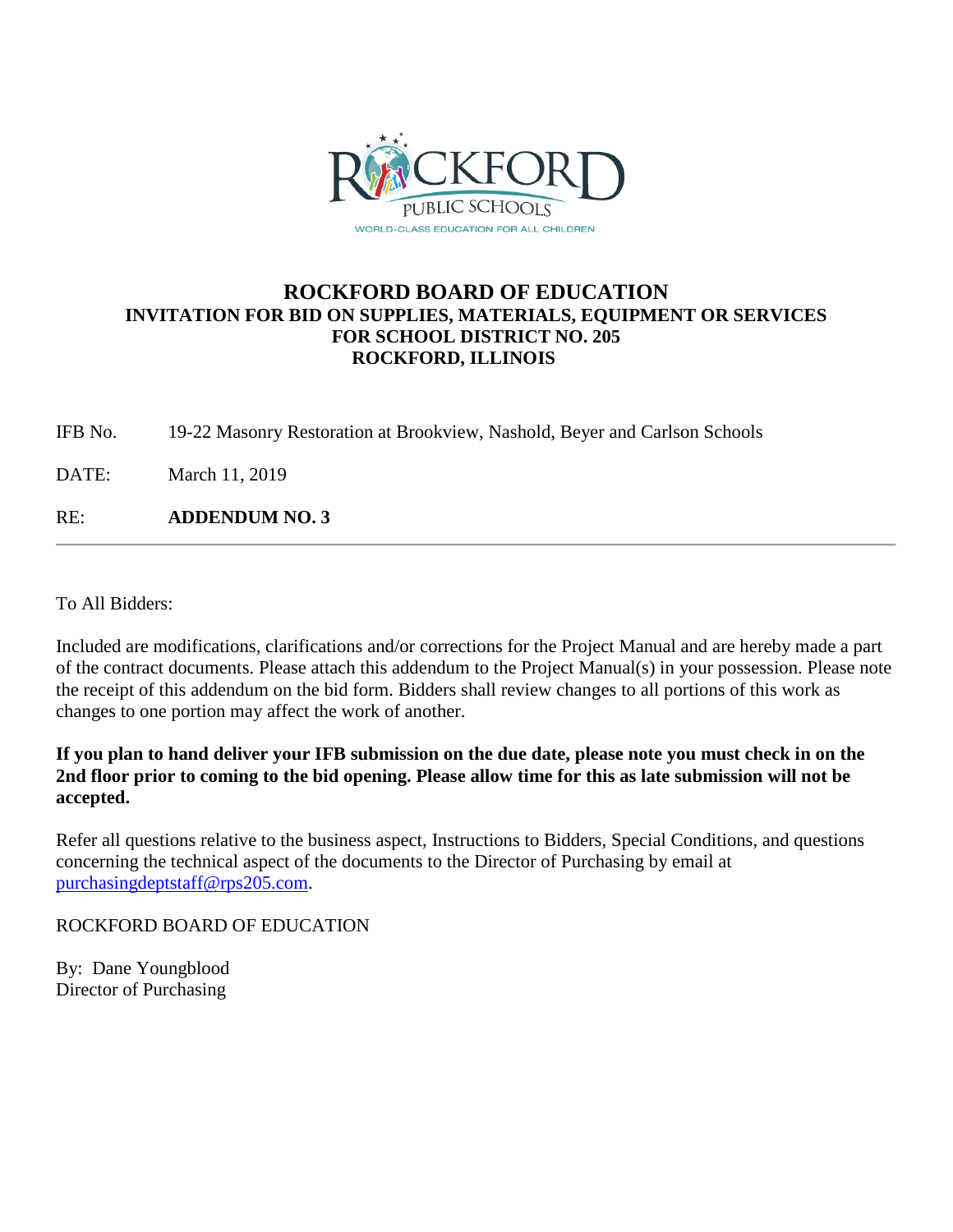

## **ADDENDUM 3**

TO: PROSPECTIVE BIDDERS

RE: ADDENDUM # 3

PROJECT: RPS205 IFB No. 19-22

FOR: Repointing at Beyer, Brookview, Carlson, and Nashold Schools

DATE: 03-08-2019

Please attach Addendum 3 to the above Drawings, and kindly take same into consideration in preparing your proposal.

By Rob C. Belles, Belles Firm of Architecture Inc.

**This addendum consists of (2) text pages including this sheet.**